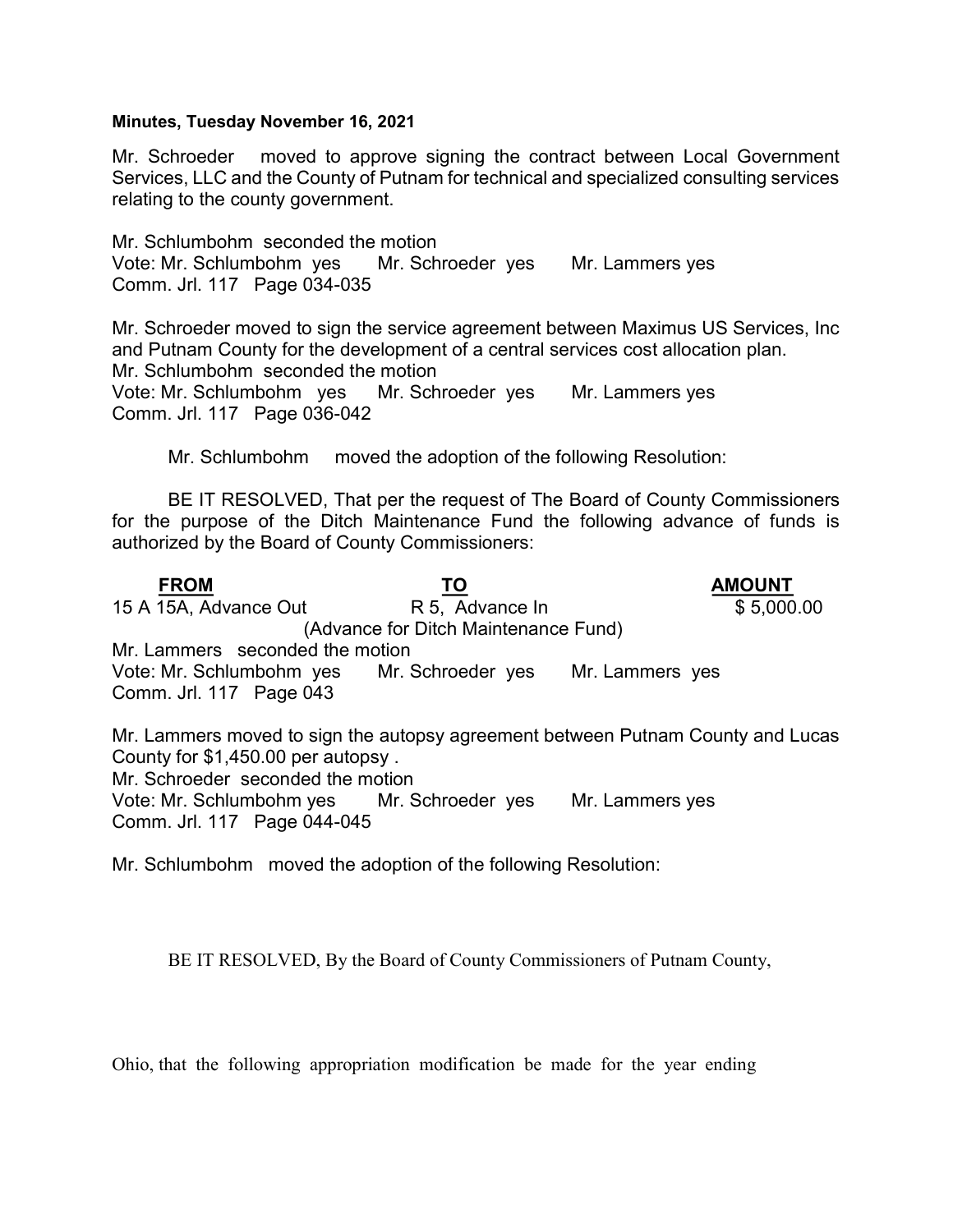December 31, 2021.

For Commissioners

From….1 A 10, Prof Srv, Legal Counsel………to…1 A 13, Supplies-Microfilm…\$562.13

Mr. Schroeder seconded the motion Vote: Mr. Schlumbohm yes Mr. Schroeder yes Mr. Lammers yes Comm. Jrl. 117 Page 046 Mr. Schroeder moved the adoption of the following Resolution:

BE IT RESOLVED, By the Board of County Commissioners of Putnam County,

Ohio, that the following appropriation modification be made for the year ending

December 31, 2021:

Fund 001 County General

From…2 E 2,Comp of Employee Clk of Courts…to. 2 G 2, Comp of Employees-

Muni….\$2,350.00

Mr. Schlumbohm seconded the motion Vote: Mr. Schlumbohm yes Mr. Schroeder yes Mr. Lammers yes Comm. Jrl. 117 Page 047

Mr.Schlumbohm moved the adoption of the following Resolution:

 BE IT RESOLVED, By the Board of County Commissioners of Putnam, Ohio, that to provide for the unanticipated revenues for the fiscal year ending December 31, 2021, the following sums be and the same are hereby appropriated for the purpose for which expenditures are to be made during the fiscal year as follows:

| Fund 100, E-911                               |  |
|-----------------------------------------------|--|
| 100 CAP, Cost Allocation Plan\$ 12,000.00     |  |
| 100 SA2, Union Emp-Holiday/Comp\$ 10,000.00   |  |
| 100 CS, Coordinator's Compensation\$ 6,000.00 |  |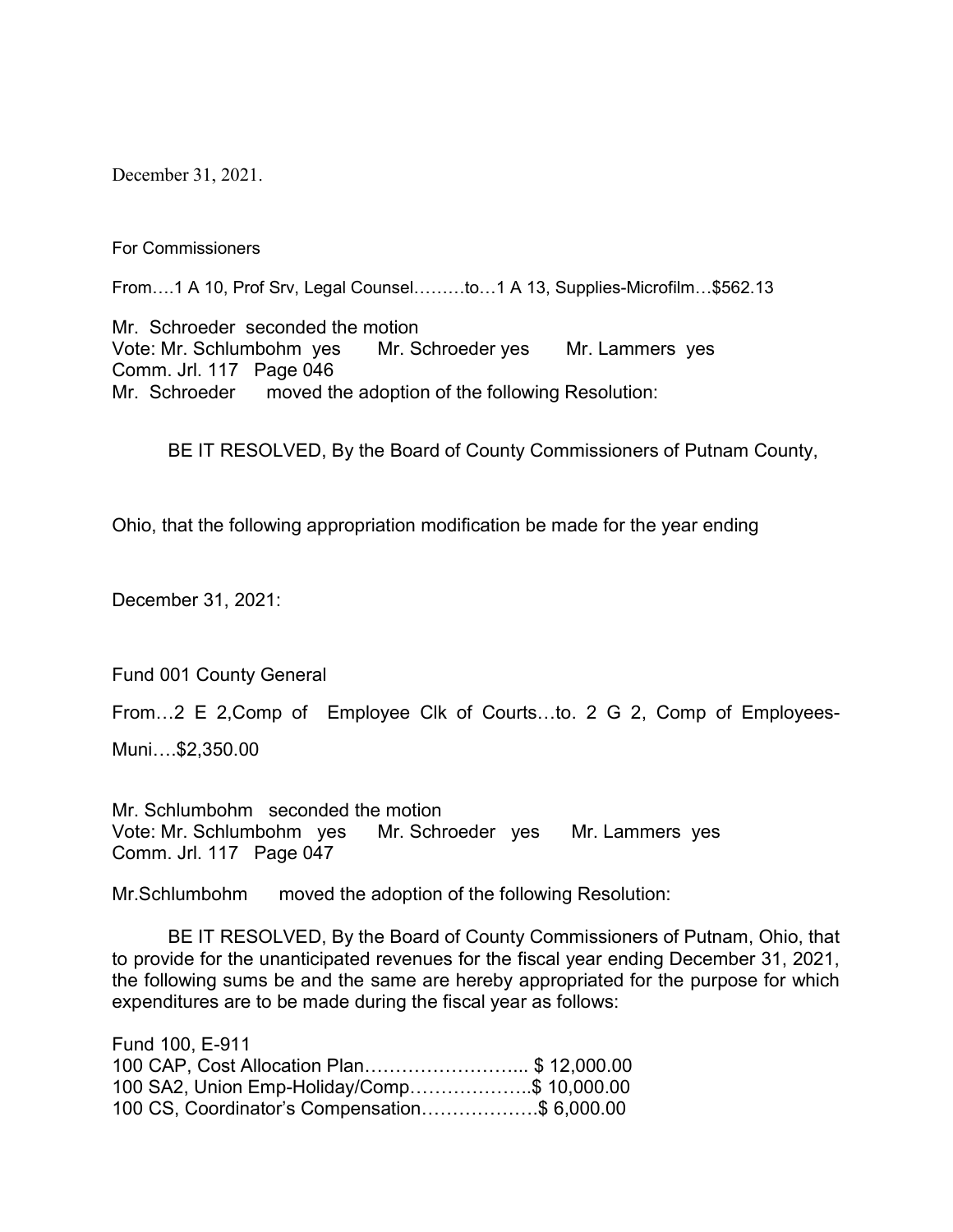Mr. Lammers seconded the motion Vote: Mr. Schlumbohm yes Mr. Schroeder yes Mr. Lammers yes Comm. Jrl. 117 Page 048

## Now and Then Purchase orders

| Solid Waste Dist Disp FeesPurchase order 43165                 |
|----------------------------------------------------------------|
| Capital ImprovementPurchase order 43271                        |
|                                                                |
| Youth SubsidyPurchase order 43104                              |
| Clerk of CourtsPurchase order 43286                            |
| County General Purchase order 43273                            |
| Mr. Lammers moved to approve the then and now purchase orders. |
| Mr. Schlumbohm seconded the motion.                            |

Vote: Mr. Schlumbohm yes Mr. Schroeder yes Mr. Lammers yes Exceptions: Mr. Schlumbohm none Mr. Schroeder none Mr. Lammers none Comm. Jrl. 117, Page 049

## Purchase orders and travel requests

CSEA……..Blanket purchase order for CSEA services for \$ 4000.00. County General……Purchase order to Approved Images for a Konica Minolta Bizhub C458 copier for the OSU Extension office for \$ 1600.00. Purchase order to Treasurer, State of Ohio for renewal of NPDES permit for Moose Landing for \$ 200.00. Clerk of Courts……Travelrequest for Kim Redman to attend the OCCA Winter conference in Columbus, OH Nov30 through Dec 1, 2021 with purchase order for mileage, lodging and meals for \$308.00. Then/Now purchase order to Assoc of Municipal county judges of Ohio for 2022 yearly dues for Judge Niese for \$ 150.00. EMS……….Purchase order to Government Connection for portable scanner for \$ 1,100.00. Travel request for Brian Hilvers and Nancy Erhart to attend the EMS Chiefs meeting in Columbus on Nov 16-17, 2021 with purchase order for lodging and meals for \$ 486.66. Travel request for Mike Klear & Stephanie Moore to attend the NW sector meeting at Hancock EMA on Nov 17, 2021 with \$24.00 for meals. Travel request for Mike Klear & Brian Hilvers to attend the Black Swamp monthly meeting in Henry County on Nov 18, 2021 with no expenses.

EMA……….Blanket Purchase order for county fire assn. meeting 11/18/21 for \$ 700.00.

Landfill Closure/Mnt.....Purchase order to Geochemical Testing for 2022 ground water monitoring at Landfill for \$ 5751.50. Purchase order to Eagon & Assoc for 2022 groundwater monitoring & reporting at Landfill for \$ 26,122.00.

LEPC…..Travel request for Mike Klear to attend the 2021 EMAO Winter Conference at Mohican Lodge on Dec 9-10, 2021 with expense for meals and registration totaling \$ 355.00. Travel request for Stephanie Moore to attend the 2021 EMAO winter conference at Mohican Lodge Dec 9-10, 2021 with expense for meals and registration for \$ 355.00.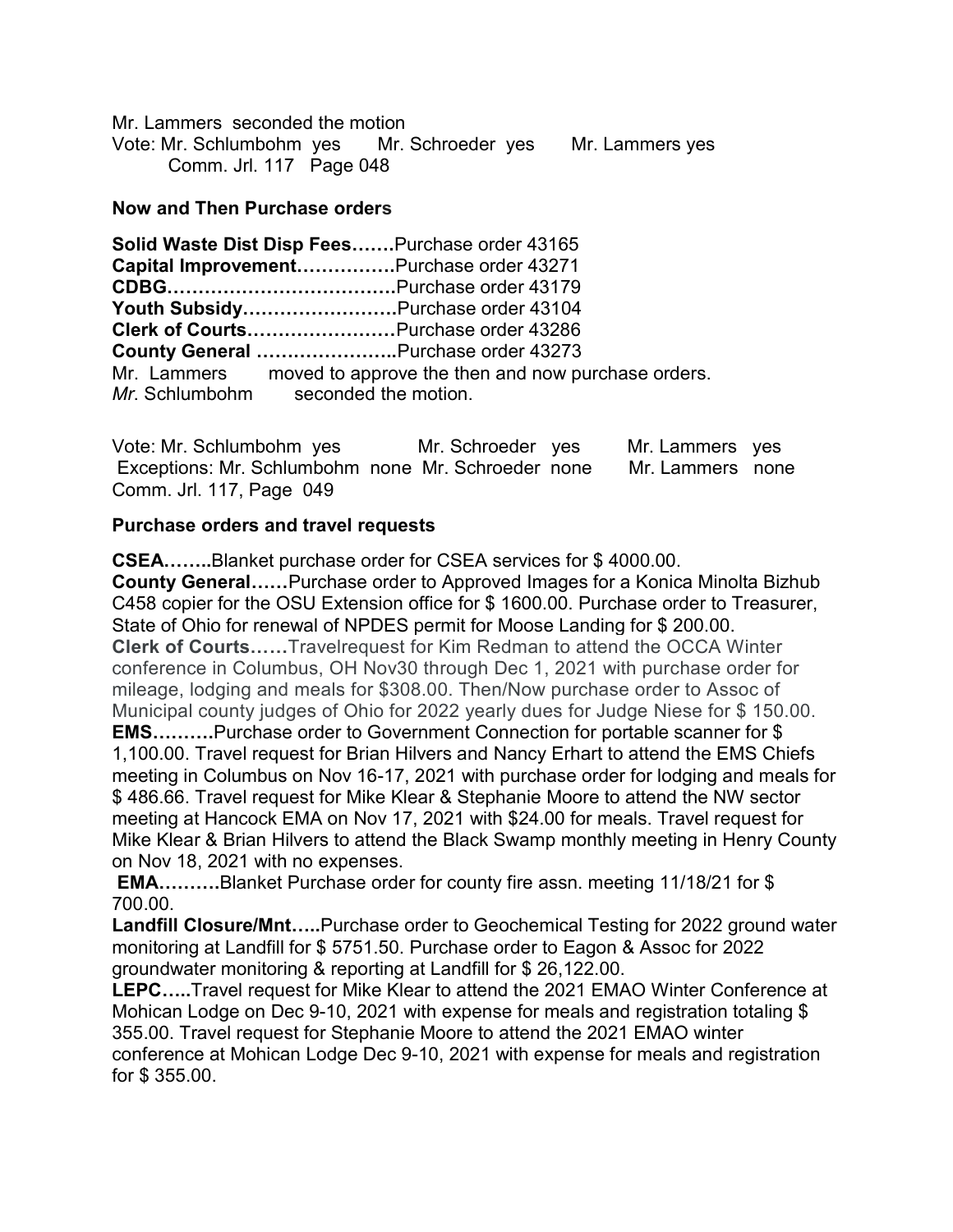Mr. Schroeder moved to approve the purchase orders and travel requests. Mr. Schlumbohm seconded the motion.

Vote: Mr. Schlumbohm yes Mr. Schroeder yes Mr. Lammers yes Exceptions: Mr. Schlumbohm none Mr. Schroeder none Mr. Lammers none

Mr. Schlumbohm called the meeting to order with Mr. Schroeder and Mr. Lammers by reciting the Pledge of Allegiance.

Tim Schnipke stopped in to give updates on the Fairgrounds they used a camera on the drainage lines. Dean Meyer came in for meeting and added to the conversation regarding the drainage on the fairgrounds on the east side. Tim said they are finding broken down tile, should they be fixing it. The Commissioners said to mark it. They are bringing in the jet truck today.

Dean Meyer, Russ Bales, Jack Williams, Barb Hermiller and Rich Knowlton from the Village of Ottawa met with Commissioners Schroeder, Schlumbohm and Lammers, Tim Schnipke and Alaina Siefker to discuss sewer district #1 & #2. Sewer district #2 the project is done, the ditch project is done, can the process be started to turn it over to the Village. A resolution will be needed to release it to the Village. Jack said the reading will be checked. The area does have water and that will be offered to the residents by the Village. The Commissioners asked if the Village had any questions. Village did not charge the County for their services for assisting with the improvements in Sewer District #2. In Sewer District #1 improvements are needed, Jack explained that there is funding available. John went back to Sewer district #2 and the funding and the reimbursement to the residents. The Commissioners will pass on all their information to the Village for billing. There is a question of \$12,000 to go back to the residents. Jack said that is up to the council to make that decision. Tim had met with Al and Russ to review the operation of the sewer dist. #2 pump. The residents have and are paying for the improvements. If the Village would be willing to give the reimbursement to the residents it would be an act of good faith. Mr. Schlumbohm is willing to go to an Ottawa Village Council meeting. Jack appreciates the efforts of the Commissioners to work with the Village on improvements. For Sewer district #1, the pastors from the churches along 224 are in agreement to file a ditch petition to resolve the drainage issues. ODOT will be involved with the project also. In Sewer Dist. #1 the pump stations were redone back in 2011. The Village is totally separated in their storm and sanitary sewers. That was done with grant funding. A letter was requested by the Village also regarding the transfer of the sewer district #2. The most recent bill on sewer district #1 was brought up due to a large jump in the billing amount of \$20,000. Tim said a pump was replaced on Station A, and it was found that the float level was changed and the pump ran dry and burnt up. At station B, there was a discrepancy last year also. It is not known if a pump needs to be changed or if the electronics are malfunctioning. Sewer District #1 will not be a quick change over to the Village especially with the drainage project. The EPA has moved the date out to 2026 for the requirement for an operator. Jack explained that if a wetland is created for the drainage prior to getting to the river it could be a qualified H2Ohio project. This could be an option for the landfill also. The wetlands need to be recreated to help to preserve the Lake and local water sources. The Commissioners will look into